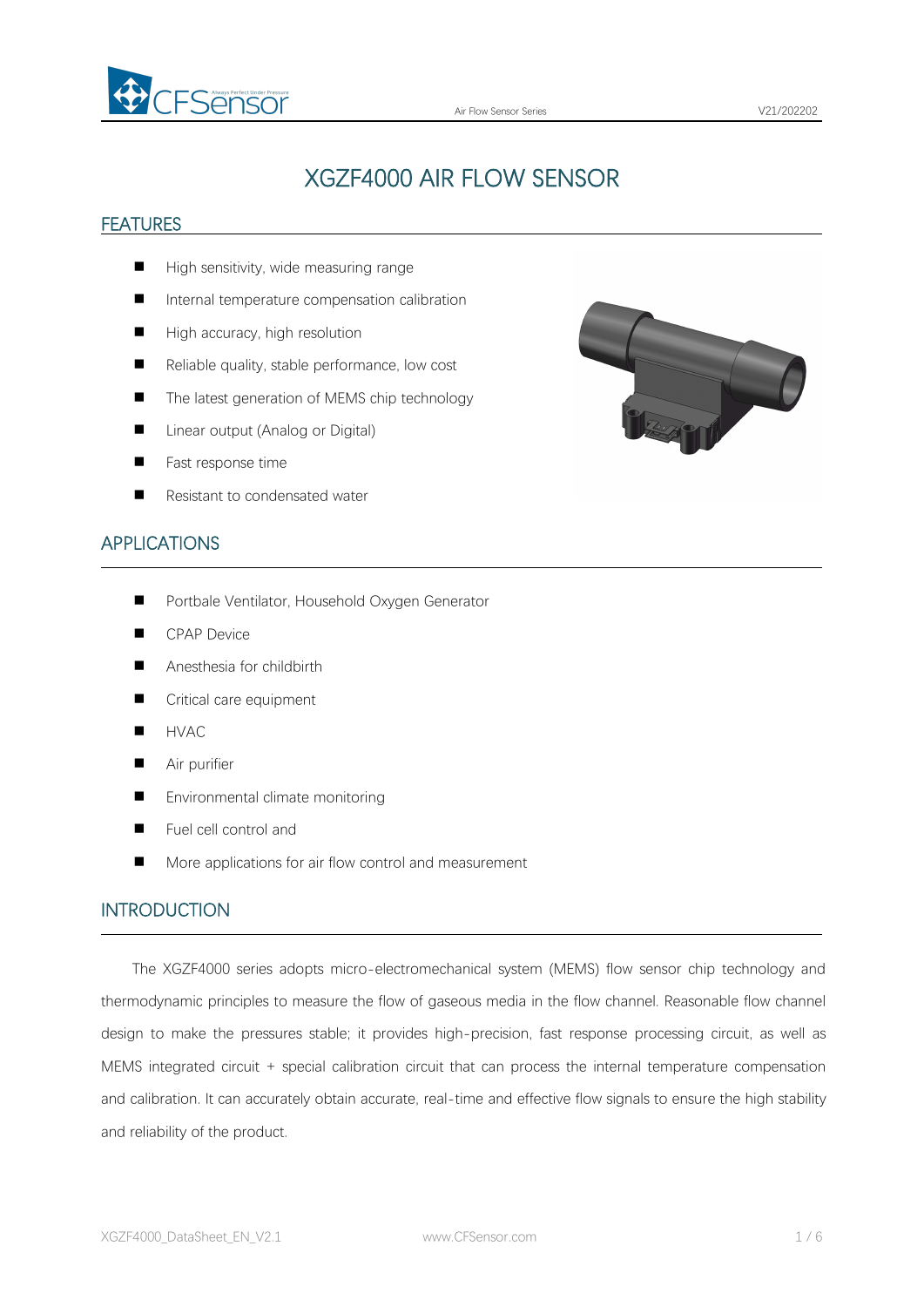

### ELECTRONIC PERFORMANCE

Unless otherwise specified, measurements were taken with a supply voltage of  $( 8 \sim 24$  ) VDC (Default: 12 VDC) Vdc at a temperature of 25±1℃ and humidity ranging from 40 % ~60 % %RH

| <b>Specifications</b> | Min.                     | Typ.                     | Max                      | <b>Unit</b>  |
|-----------------------|--------------------------|--------------------------|--------------------------|--------------|
| Analog output         | 0.5                      | $\overline{\phantom{a}}$ | 4.5                      | V            |
| Digtial output        | 6554                     | $\sim$                   | 57015                    |              |
| Accuracy              | $\overline{\phantom{0}}$ | ±1.5                     | $\overline{\phantom{a}}$ | %FS          |
| Offset drift          | $\overline{\phantom{a}}$ | 0.02                     | $\overline{\phantom{a}}$ | %FS          |
| Resolution            | $\overline{\phantom{a}}$ | 0.1                      | $\overline{\phantom{0}}$ | %FS          |
| Range                 | $\bigcirc$               | $\overline{\phantom{a}}$ | 300                      | <b>SLM</b>   |
| FS output             | 4.4                      | 4.5                      | 4.55                     | $\vee$       |
| Offset output         | 0.44                     | 0.5                      | 0.55                     | $\vee$       |
| Response time         |                          | 20                       |                          | mSec         |
| Working voltage       | 8                        | 12                       | 24                       | $\vee$       |
| Working current       |                          | 24                       | 30                       | mA           |
| Working pressure      | 0.3                      | $\overline{\phantom{a}}$ | 0.5                      | Mpa          |
| Compensation Temp.    | $\Omega$                 | $\overline{\phantom{a}}$ | 60                       | $^{\circ}$ C |
| Working temp.         | $-25$                    | $\overline{\phantom{a}}$ | 85                       | $^{\circ}$ C |
| Storage temp.         | $-40$                    | $\overline{\phantom{a}}$ | 90                       | $^{\circ}C$  |

#### DIMENSION (Unit:mm)





### PIN CONNECTION&DEFINITION



2.54mm 5 Pin Dubond Latch Connector

|        | Analog output PIN&Colour Definition  |              |            |            |
|--------|--------------------------------------|--------------|------------|------------|
| 1      | 2                                    | 3            | 4          | 5          |
| Vout   | VDD                                  | <b>GND</b>   | NC         | NC         |
| Yellow | Red                                  | <b>Black</b> | NC<br>NC.  |            |
|        | Digital output PIN&Colour Definition |              |            |            |
| 1      | 2                                    | 3            | 4          | 5          |
| NC.    | VDD                                  | <b>GND</b>   | <b>SDA</b> | <b>SCL</b> |
| NC.    | Red                                  | <b>Black</b> | Yellow     | Green      |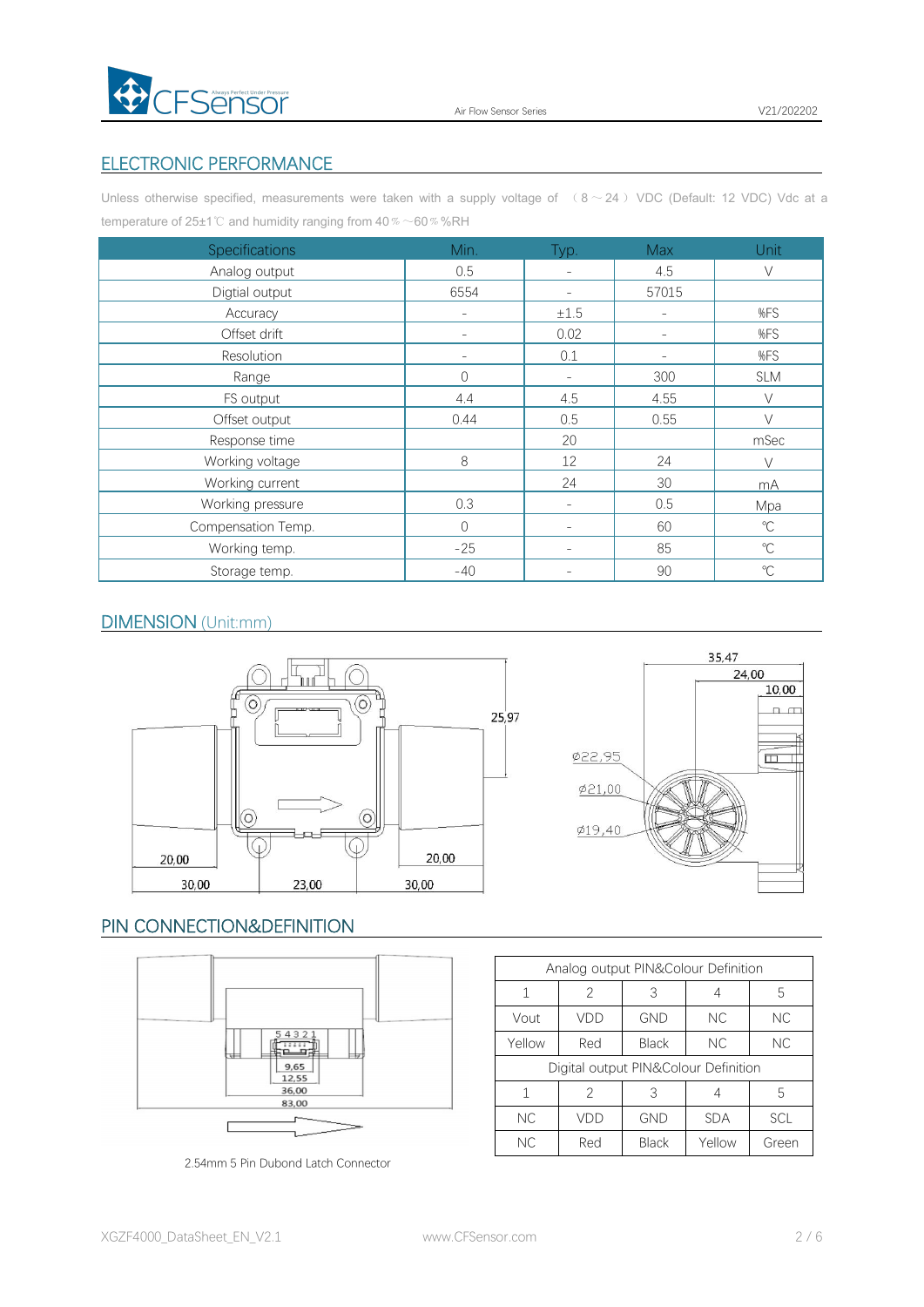

Air Flow Sensor Series **V21/202202** 

### ORDER GUIDE



|                    | Test Condition: VIN=12±0.01VDC, Ta=25℃。RH: 40% <rh<60%< th=""><th></th><th></th></rh<60%<> |            |                                                                                  |
|--------------------|--------------------------------------------------------------------------------------------|------------|----------------------------------------------------------------------------------|
|                    | Range                                                                                      | Unit       | Max.Flow Speed (m/s)                                                             |
| XGZF4012A          | $0 - 12$                                                                                   | <b>SLM</b> | 0.527                                                                            |
| XGZF4020A          | $0 - 20$                                                                                   | <b>SLM</b> | 0.877                                                                            |
| XGZF4035A          | $0 - 35$                                                                                   | <b>SLM</b> | 1.535                                                                            |
| XGZF4050A          | $0 - 50$                                                                                   | <b>SLM</b> | 2.193                                                                            |
| XGZF4100A          | $0 - 100$                                                                                  | <b>SLM</b> | 4.387                                                                            |
| XGZF4150A          | $0 - 150$                                                                                  | <b>SLM</b> | 6.58                                                                             |
| XGZF4200A          | $0 - 200$                                                                                  | <b>SLM</b> | 8.773                                                                            |
| XGZF4300A          | $0 - 300$                                                                                  | <b>SLM</b> | 13.16                                                                            |
| XGZF4500A          | $0 - 500$                                                                                  | <b>SLM</b> | 35.5                                                                             |
| Integral Materials |                                                                                            |            | Silicon carbide, epoxy resin, polyphenylene sulfide (PPS), FR4, sealing silicone |

1. Customizable range between 0~500 SLM

2. SLM: Standard liters per minute. Standard conditions: 20°C, 101.325 KPa

3. Customized two-way airflow test, analog output, F(min)—F(max) corresponds to 1-5 V or 0.5-4.5 V output, and 0 flow corresponds to 3V or 2.5V

4. If you need to order digital output products, replace the selection "A" with "D"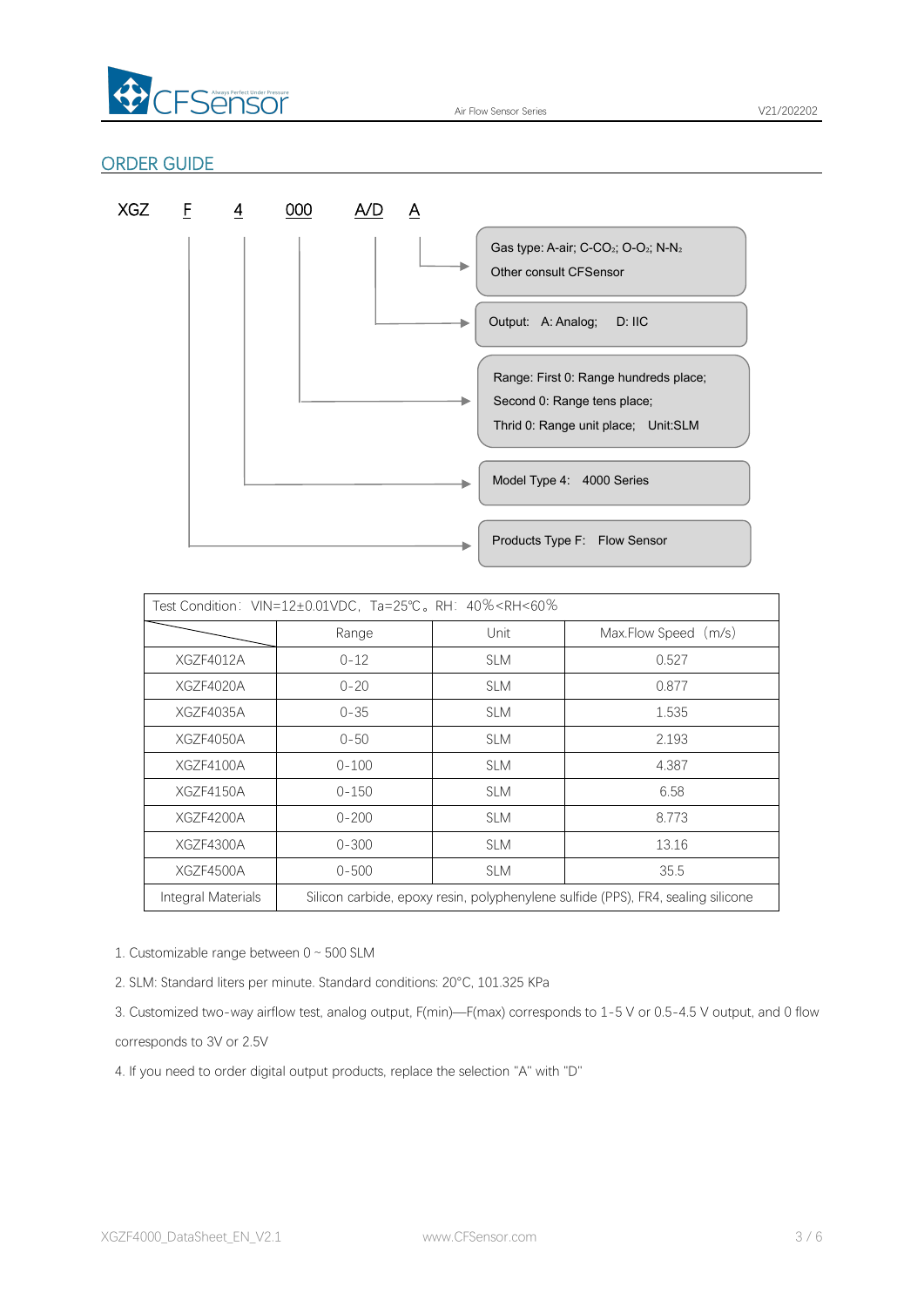

1. Unidirectional(One-way) airflow method: (calculation formula) XGZF4200-A-A Flow rate=[(Vout -0.5 V)/4 V]×full scale flow rate For example: XGZF4200-A-A, when reading the output voltage 2.5V, The instantaneous flow rate is [(2.5V-0.5V)/4V×200SLM] =100 SLM

XGZF4200-D-A

Flow rate=[(output reading-6554)/50461]X full scale flow rate For example: XGZF4200-D-A, when reading output 10000, The instantaneous flow rate is [(10000-6554)/50461]×200SLM =13.66 SLM

2. Bidirectional(Two-way) airflow mode: (calculation formula) Forward flow=[(Vout -2.5 V)/2 V]×full scale flow Reverse flow=[(2.5 V- Vout)/2 V]×full scale flow

### OUTPUT CRUVE



#### I2C PROTOCOL

The I2C protocol is a standard protocol for information exchange between IC or functional units; the I2C bus uses a data line (SDA) and a clock line (SCL) to complete the data transmission and the expansion of peripheral devices. The I2C bus has three data transmission speeds: standard, fast mode and high-speed mode. The standard is 100Kbps, the fast mode is 400Kbps, and the high-speed mode supports speeds as fastas 3.4Mbps.

#### Read Primary Data

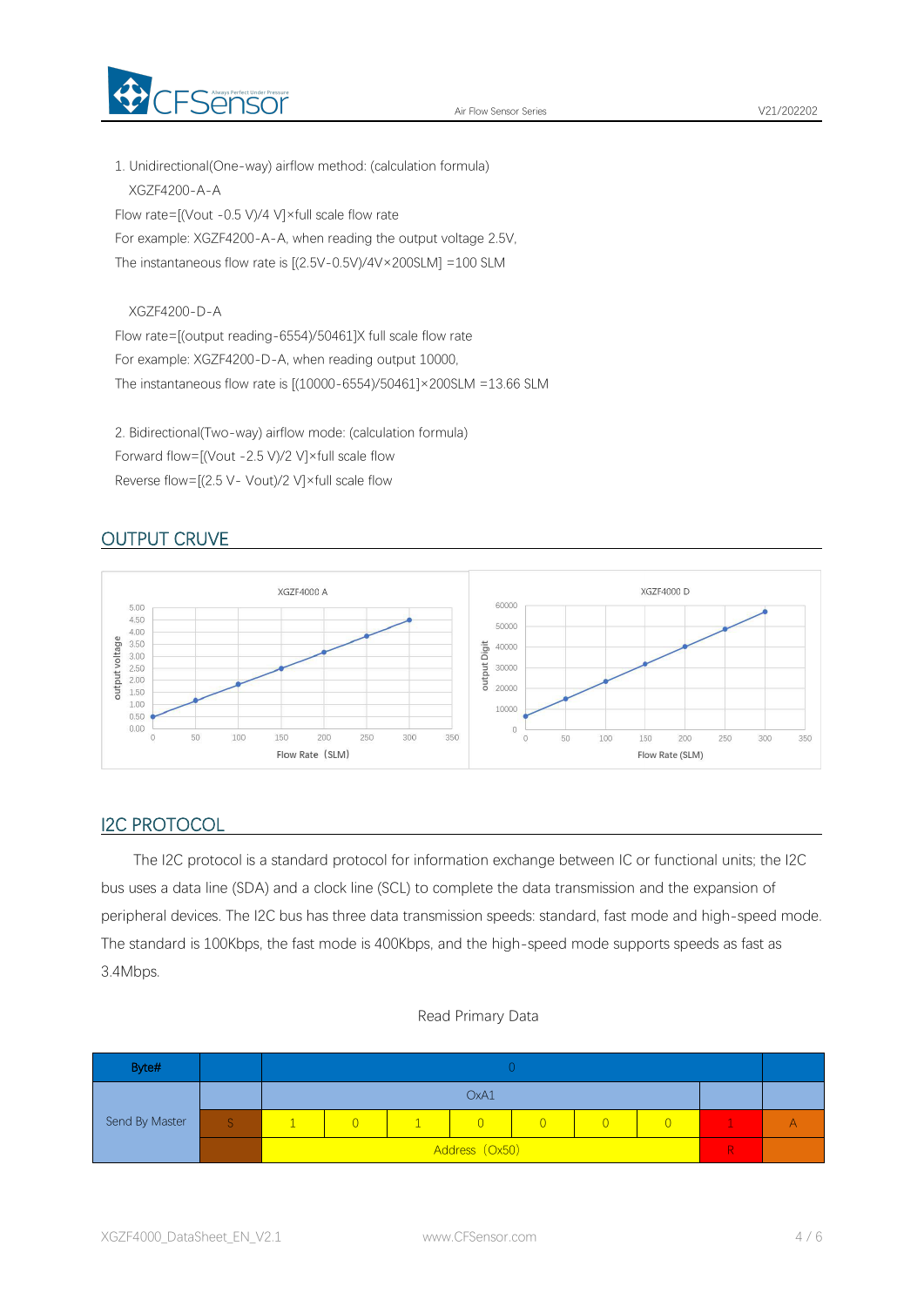

| Byte#        |            |                 |  | ∸                      | $\mathbf{A}$ |  | 4           |   |   |
|--------------|------------|-----------------|--|------------------------|--------------|--|-------------|---|---|
| Receive From | <b>CRC</b> | High Byte       |  | Low Byte               | High Byte    |  | Byte<br>Low | А | D |
| Slave        | Check sum  | Calibrated data |  | Calibrated temperature |              |  |             |   |   |

- S :start bit
- P :stop bit
- A: ACK
- W: iic write mode
- R: iic read mode
- Length= 5 bytes to read

#### OPERATION NOTES

1. The product can be used normally only when it is suitable for the environment defined in this specification

2. Pay attention to the gas flow direction sign during installation, and the connection and leak detection should be carried out in accordance with the corresponding regulations.

3. During the use of the product, it is prohibited to install pipelines, clean pipelines or other improper operations that introduce a large amount of impurities at the same time; it may cause damage to the product.

4. If the gas medium contains water vapor and impurities, it may cause the sensor's sensitivity characteristics to decrease or damage.

5. Pay attention to the positive and negative poles of the power supply. If the positive and negative poles are connected reversely, the internal circuit of the sensor will be burned out and the normal use of the product will be affected.

### 【 SAFETY NOTES 】

Using these sensors products may malfunction due to external interference and surges, therefore, please confirm the performance and quality in actual use. Just in case, please make a safety design on the device (fuse, circuit breaker, such as the installation of protection circuits, multiple devices, etc.), so it would not harm life, body, property, etc even a malfunction occurs.

To prevent injuries and accidents, please be sure to observe the following items:

●The driving current and voltage should be used below the rated value.

●Please follow the terminal connection diagram for wiring. Especially for the reverse connection of the power supply, it will cause an accident due to circuit damage such as heat, smoke, fire, etc.

●In order to ensure safety, especially for important uses, please be sure to consider double safety circuit configuration.

●Do not apply pressure above the maximum applied pressure. In addition, please be careful not to mix foreign matter into the pressure medium. Otherwise, the sensor will be discarded, or the media will blew out and cause an accident.<br>●Be careful when fixing the product and connecting the pressure inlet. Otherwise, accidents may occur

due to sensor scattering and the blowing out of the media.

●Because the sensor PIN is sharp, please be careful not to hurt your body when using it.